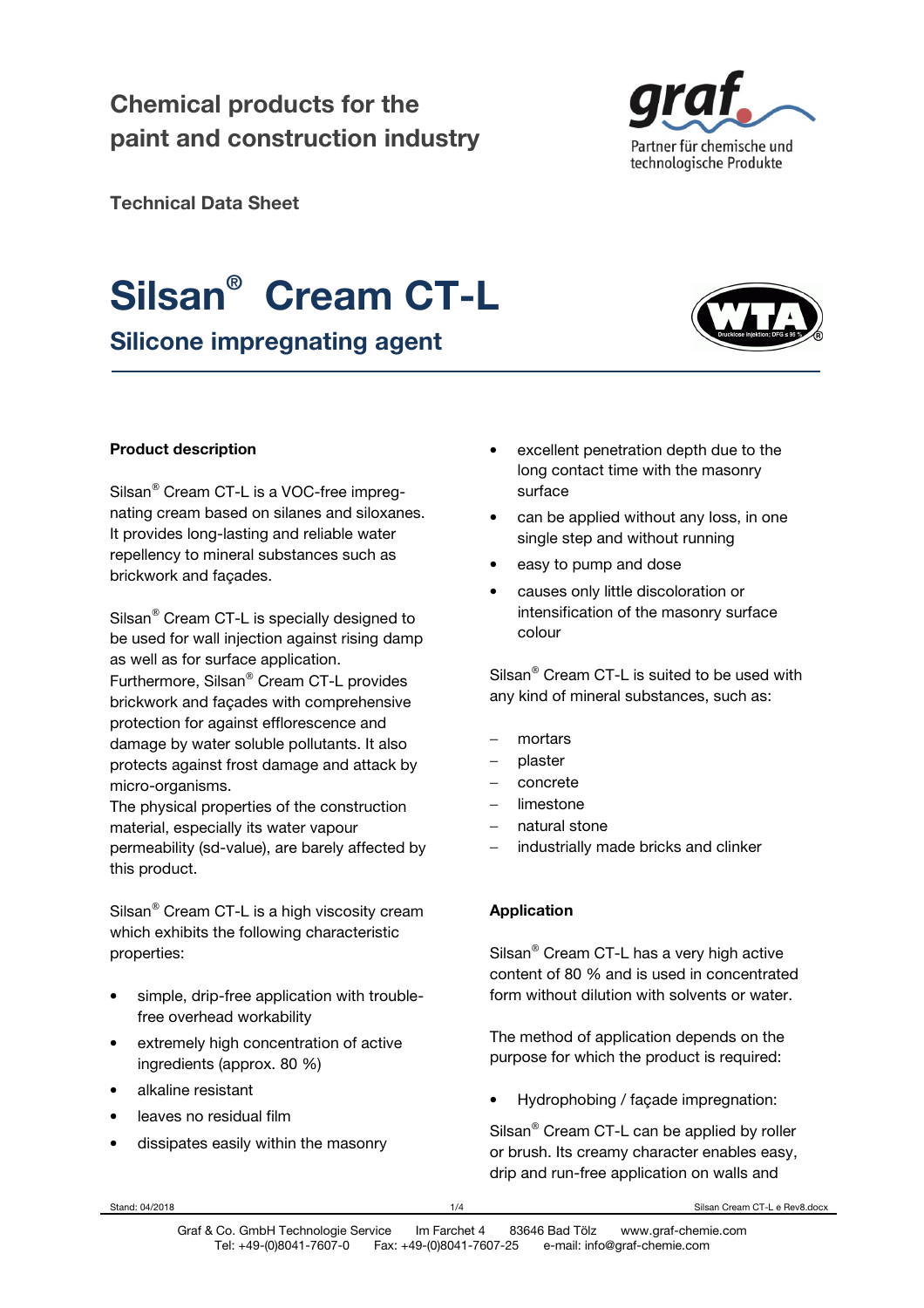ceilings. In general, a single application of Silsan<sup>®</sup> Cream CT-L is sufficient, with very dense, high-quality concrete, a quantity of only 150 g/m<sup>2</sup> is required. Application quantities of up to 300 g/m<sup>2</sup> are possible.

The silane/siloxane active ingredient penetrates the substrate between 30 minutes and several hours, depending on the porosity of the substrate. The milky-white cream disappears without leaving any residues. On dark stone surfaces, Silsan® Cream CT-L may cause a slight colour intensivation.

Once the cream has penetrated the masonry surface entirely, the brickwork is protected against moisture and water attack.

• Wall draining / drill hole injection:

Silsan<sup>®</sup> Cream CT-L is mainly designed to be used for wall draining by means of drill hole injection.

Silsan<sup>®</sup> Cream CT-L is suitable to be effectively used at wall moisture levels of up to 80 %.

The product forms a long lasting silicone barrier inside the wall, reliably protecting the entire building from rising damp and allowing the brickwork above the injection layer to dry. In order to aid the drying process we recommend undertaking additional measures to eliminate the source of humidity.

Silsan<sup>®</sup> Cream CT-L comes ready to use and is injected into holes drilled into the brickwork without any need for a pressure system.

Due to its perfect spreading properties and its extremely fine molecular structure, the product is able to spread deeply into the areas around the drill holes, forming a seamless silicone barrier against rising damp.

The injection holes are usually drilled at ground level (outside) or at floor level (inside). The bore holes should have a diameter of approx. 12 mm. The distance between the individual bore holes should be approx. 12.5 cm. If possible, they should be drilled

horizontally and directly into the mortar joint in one line next to each other. The depth of the boreholes should be approx. 3 cm shorter than the thickness of the wall. In order to gain best results, the bore holes should be cleared of dust and drilling residue before injection.

The injection is typically made with special injection guns or pumps. It is imperative that the drill holes be completely and entirely filled with cream, free of air bubbles. The injection tube, which should be at least as long as the depth of the holes, must be totally inserted into the bore hole. In order to fill the holes completely, the injection tube must be withdrawn slowly while injecting the Cream into the hole. Cream deposits that, due to possible overdosage, accumulate around the bore hole entrance, can be wiped off with an absorbent cloth.

Finally, the filled holes must be sealed with rapid-hardening mortar.

#### **Storage stability**

The packages must not be exposed to direct sunlight or frost.

A storage temperature within a range of  $+5$  to + 25 °C must be guaranteed.

In originally sealed containers, Silsan® Cream CT-L may be stored for maximum of 12 months after the date of dispatch.

Even after shelf life has expired, the product isn't necessarily unfit for use. However, in such case, we highly recommend to inspect the product regarding a potential infestation of bacteria and fungus.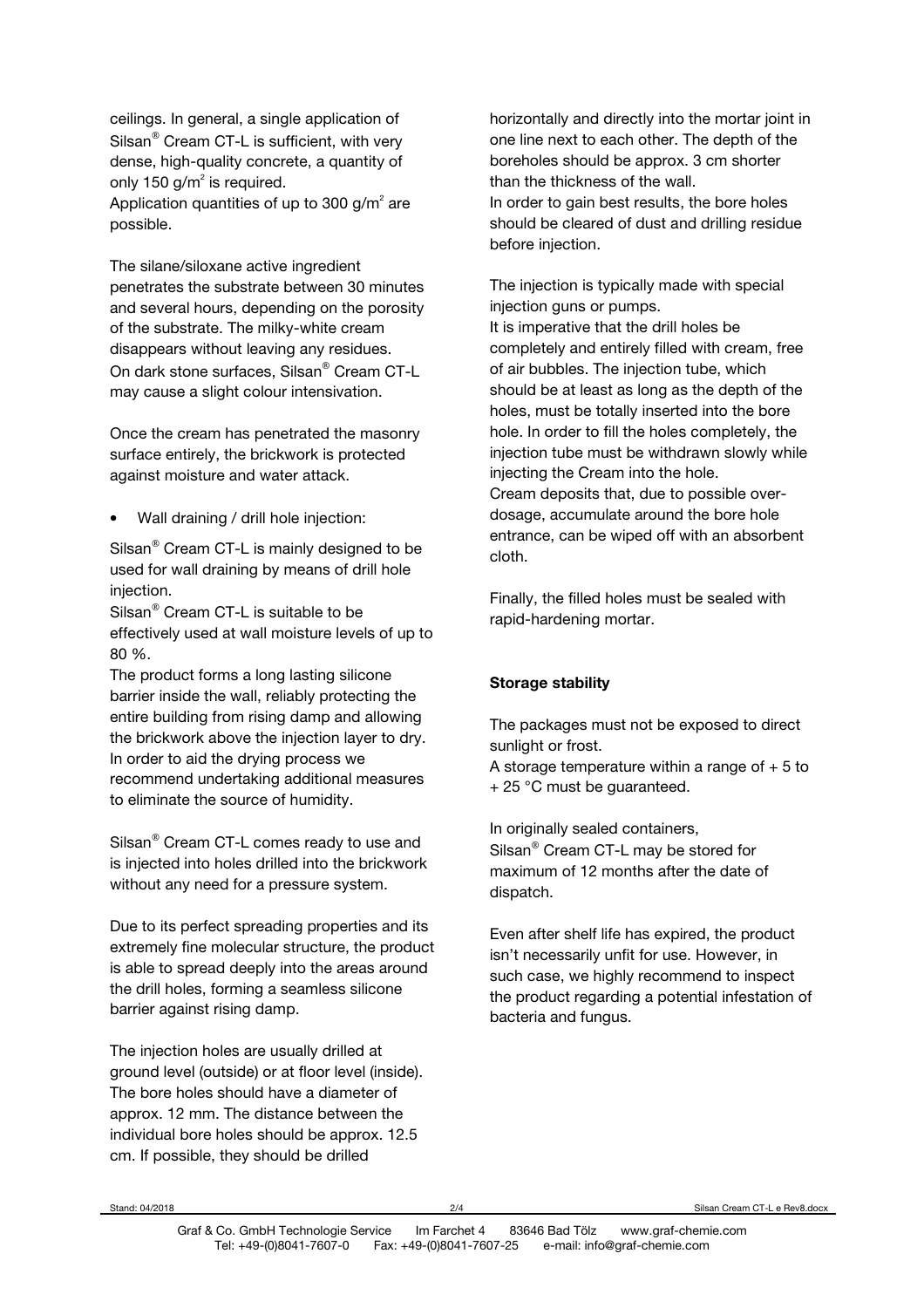#### **Product properties of Silsan® Cream CT-L**

| <b>Properties</b>       | Value                                      |
|-------------------------|--------------------------------------------|
| Composition             | high viscosity cream based on silanes and  |
|                         | siloxanes                                  |
| VOC content             | VOC-free                                   |
| Appearance              | milky, white, pasteous                     |
| Concentration           | approx. 80 %                               |
| Flashpoint              | n.a.                                       |
| Viscosity (at 20 $°C$ ) | n.a.                                       |
| Density (at 20°C)       | approx. 0,9 g/ccm                          |
| pH value                | n.a.                                       |
| Packaging*              | plastic drums, metal buckets, tabular bags |
| Storage stability       | approx. 12 months at $+5$ to $+25$ °C      |

#### **Note:**

These figures are only intended as a guide and should not be used in preparing specifications.

#### *\* Packaging and transport information:*

For reasons of safety during the transportation, please observe the following packaging units when placing your order:

| 50 kg plastic drums:  | $6 \times 50$ kg or 12 $\times$ 50 kg on a pallet                                      |
|-----------------------|----------------------------------------------------------------------------------------|
| 125 kg plastic drums: | 5 x 125 kg on a pallet                                                                 |
| 13 kg metal buckets:  | 6 x 13 kg per layer on a pallet, up to 3 layers per pallet<br>single shipping possible |
| 0,54 kg tubular bags: | 15 carton per layer on a pallet, up to 4 layers per pallet,                            |
|                       | 1 carton (12 x 0,54 kg)                                                                |

#### *Special storage and recommendations for use:*

- Store the product in a cool, dark place
- In order to prevent contamination with bacteria and fungus spores from the ambient air, the containers should only be opened to remove the product required and be subsequently closed once more. In particular when using plastic drums, see that no dust or dirt form the atmosphere falls into the open drum.

Close the drum immediately after the product has been taken out.

- When a dipper is used, it must be cleaned thoroughly before immersion.
- Once the containers have been opened, use up the complete contents as quickly as possible.